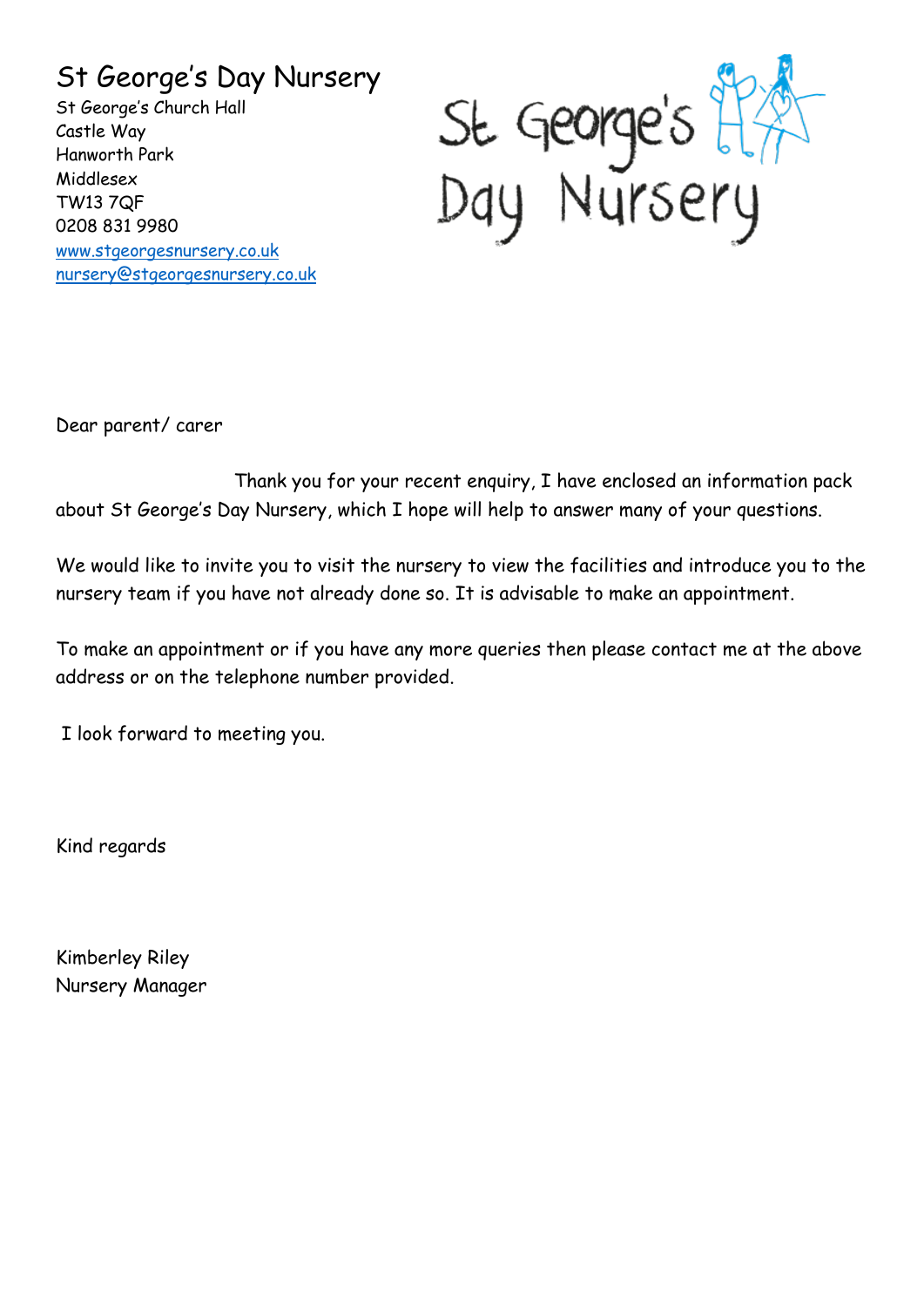

# Parents Information Pack

St George's Church Hall Castle Way Hanworth Park Middlesex TW13 7QF 0208 831 9980 [www.stgeorgesnursery.co.uk](http://www.stgeorgesnursery.co.uk/)

[nursery@stgeorgesnursery.co.uk](mailto:nursery@stgeorgesnursery.co.uk)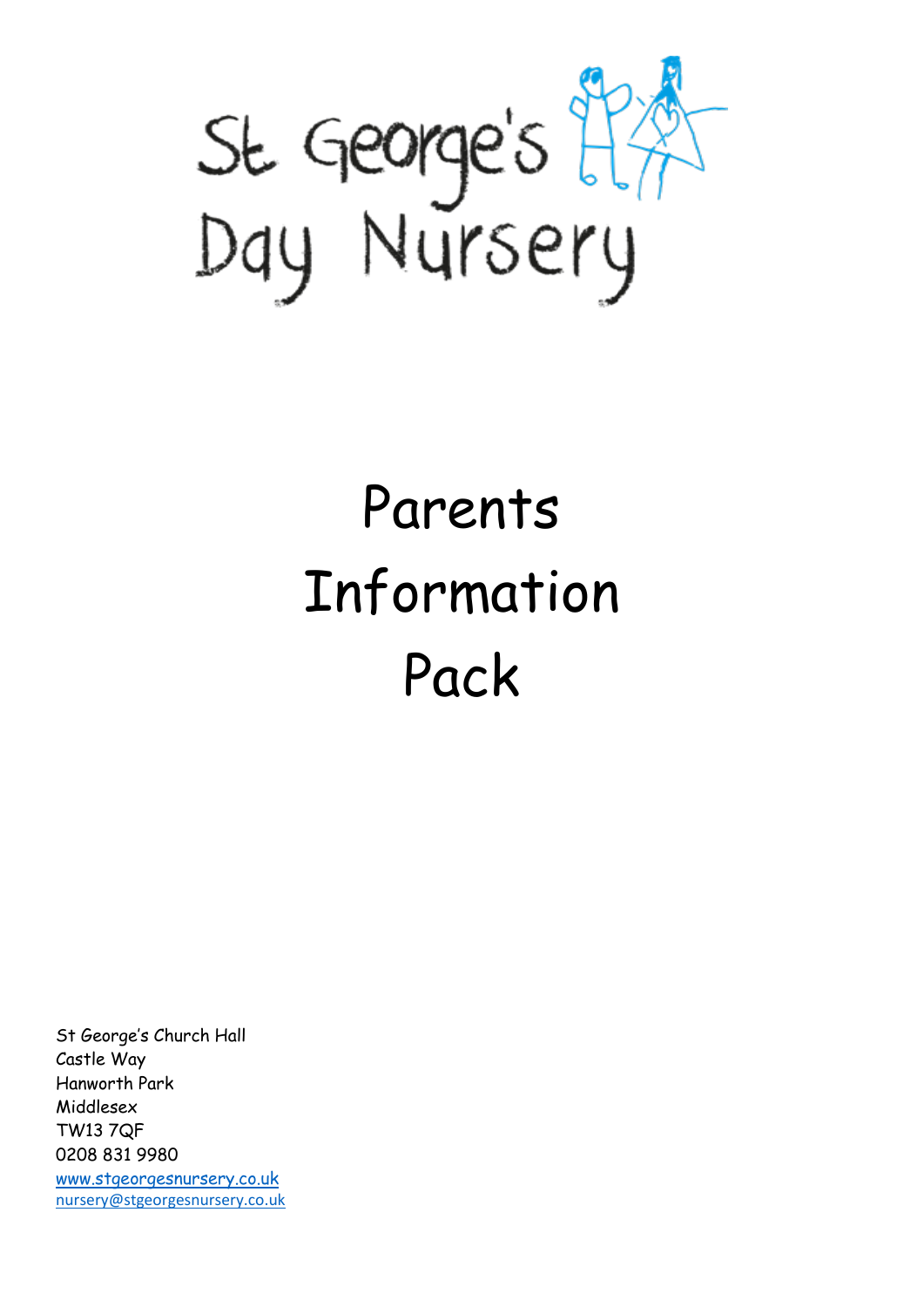## Welcome to St George's

This parent pack has been designed for your information to answer many of the questions you may have about the nursery provision. We recommend that a visit to the nursery is made, where you can meet the staff team and view the provision provided. The nursery staff team will be happy to clarify any further queries you may have.

St George's Day Nursery is a 38 place friendly and caring private day nursery, which caters for children aged between 0 and 5 years old, a purpose built baby unit has been specifically designed to cater for under two's and runs alongside the pre-school provision. The nursery provides a stimulating, warm, safe and caring environment where children have a variety of experiences in which to learn and play.

The nursery is open Monday – Friday from 8.00am – 6.00pm all year except bank holidays and the 8 non-bank holiday days between Christmas and New Year. All curriculum activities and meals are included in the fees. The nursery is also closed for two staff training days each year, parents are given two months' notice of this date.

If your child is aged 3 or 4 years old you will be able to use your Early Years Educational Grant as part payment towards your nursery fees.

| SESSIONS AVAILABLE | 8 - 12.30 Morning (without lunch)  |
|--------------------|------------------------------------|
|                    | 8 - 1.30 Morning (with lunch)      |
|                    | 12.30 - 6 Afternoons (with lunch)  |
|                    | 1.30 - 6 Afternoon (without lunch) |
|                    | 8 - 6 Full day care                |
|                    |                                    |

If your child is aged 3 or 4 years old you will be able to use your Early Years Educational Entitlement (EEE) which entitles you up to 15 hours free childcare, this is available to all children in this age band. The government has introduced a 30-hour funding scheme which is available to working parents of children over 3 years old, there is a criteria for this funding so please ask a member of the management team for more details.

You may use your EEE funding over the full year and your hours will be stretched. Sessions are available in the as outlined above, with sessions from 8-12.30 and 1.30-6 for those wishing to use their EEE entitlement only. You will receive a letter outlining how you funding will be used and your top up of hours will be offered in extra sessions.

There is also funding available for children aged two years, however there is a criteria for this funding which is called Early Learning Entitlement for two year olds. Please ask for further details from the nursery manager.

#### ADMISSIONS

Parents that wish to request a nursery placement are required to complete the booking form at the back of this information pack and should be returned to the nursery as soon as possible. Once a booking form has been completed the nursery will confirm if your placement has been secured if it is within the coming 6 weeks or if you have been placed onto the nursery's waiting list in writing with a copy of your booking form.

#### SFTTLING IN

3 weeks prior to the child's start date the nursery will contact the parents and arrange settling sessions. Every child before their start date is required to complete a settling in period. The length of the settling in sessions depends on the individual child and their needs.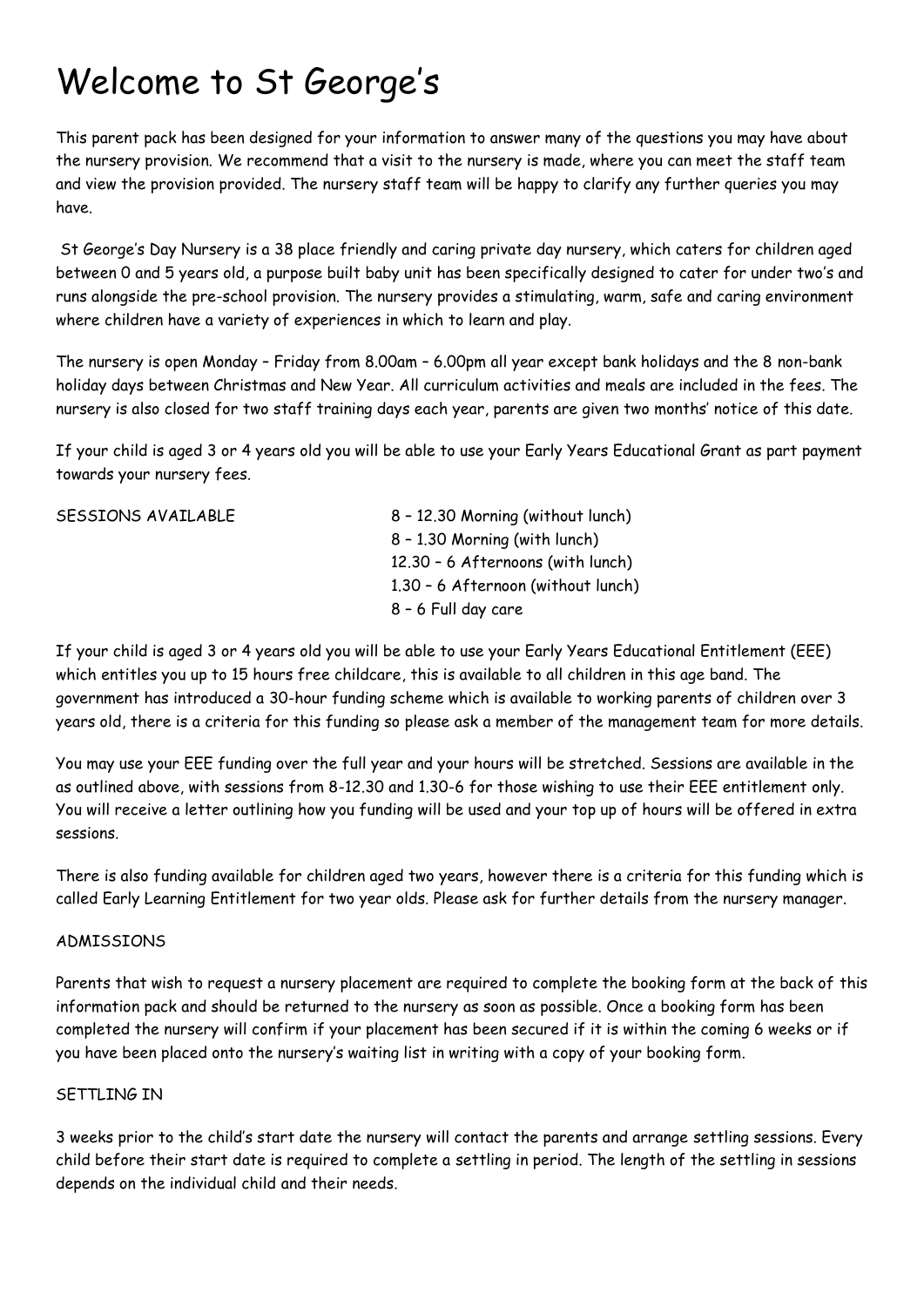The parent will be required on the first settle in to visit the nursery with their child and stay with them for at least half an hour. On this visit the key person and parents will complete all relevant paperwork, such as the child profile forms, individual routines, authority to collect and permission slips. Settle in times and dates for the child to visit for short periods increasing in time will also be arranged, depending on both the child's and parent's needs.

On the child's first day it will be arranged that the child's key worker will be on relevant shifts to greet the child when they arrive until the child is settled. It is important that good parent communication is achieved at this time to ensure the smooth transition for the child. For the child's first week at nursery you maybe asked to drop your child in a little later and collect a little earlier to allow them to become accustom to their new environment and to avoid them from becoming distressed when other parents drop off and collect their child. It is vital that your child feel comfortable and confident in their new environment.

#### NURSERY STAFF

At St George's the staff team is predominantly comprised of highly experienced and qualified members with an NVQ level 3 or equivalent qualifications, all staff continue to build on this with further training in degrees and leadership and management training. The nursery believes in personal development and follows a training programme, which includes training from both internal and external agencies. All staff are required to hold certificates in both first aid and food hygiene.

We have a minimum staff / child ratio of 1:3 for our 0-2 year olds, 1:4 for our 2-3 year olds and 1:8 for 3-5 year olds. However, the nursery aims to provide a higher staff child ratio throughout the sessions.





Dagmara Kowalewska Kira Cawker Zainab Baig Esme Monk Nursery Practitioner Nursery Assistant Nursery Assistant Nursery Assistant



Tracey Monk Kimberley Riley Lana Watters Sadia Ali Chloe Welland













Managing Director Nursery Manager Room leader Deputy Manager Nursery Practitioner

#### KEY PERSON

All children are allocated a key person before they start the nursery. Your key person has a special responsibility for your child, they will be introduced to you and your child on your first phase in and will do the initial induction in to the setting, they will ensure that the needs of the child and parent are met and develop a good line of communication with you. They are also responsible for liaising with you regarding your child's progress, setting up and reviewing your child's individual daily routine, and revising play plans.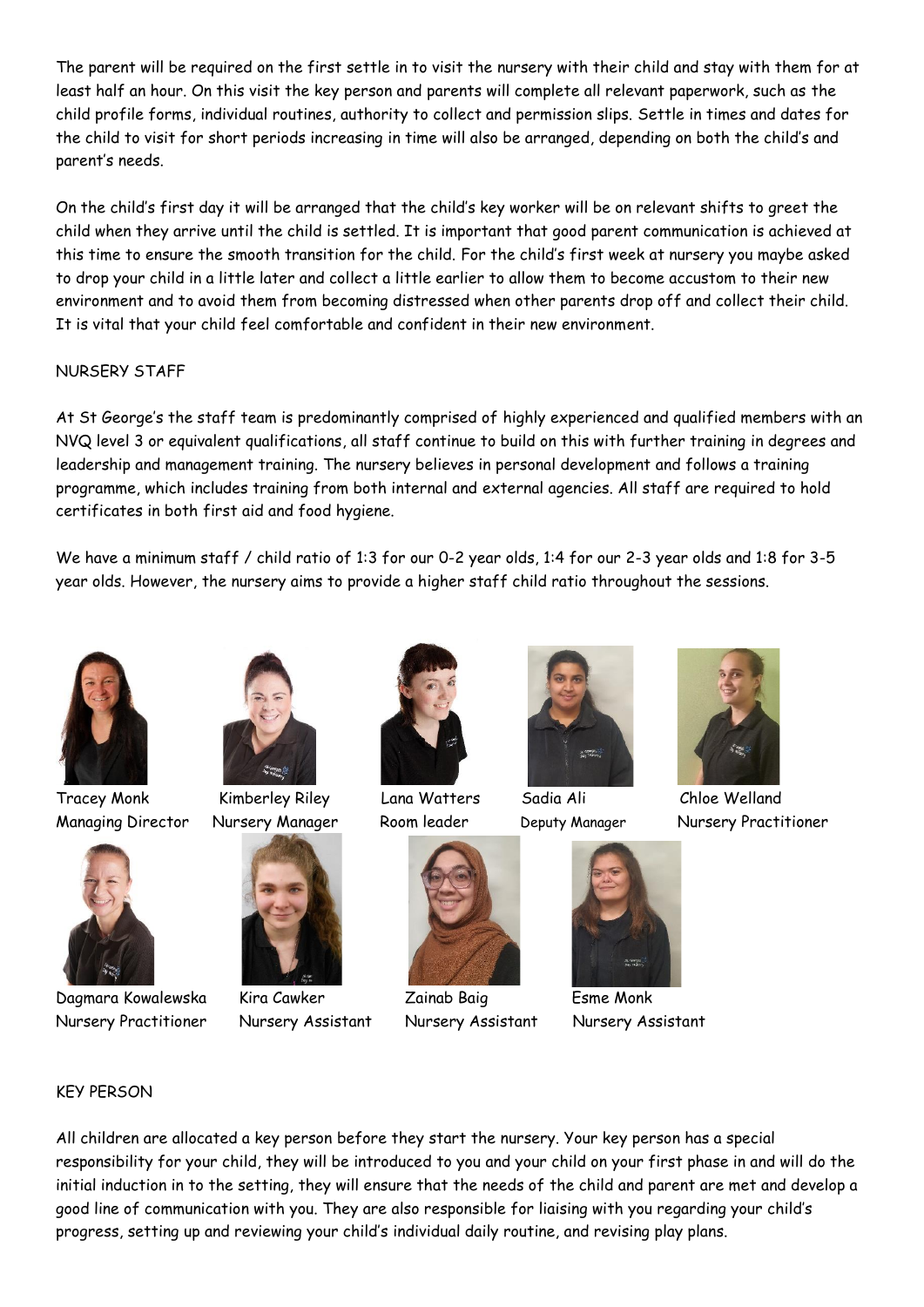#### THE CURRICULUM

The nursery has a detailed learning curriculum for children, which is based on the 3 Prime and 4 Specific Areas of learning as outlined by the DFEE's 'Early Years Foundation Stage'. We particularly focus on identifying children's individual needs.

The areas of learning are as follows; -

Three Prime Areas:

- 1. Personal, Social and Emotional development.
- 2. Physical Development.
- 3. Communication, Language.

Four Specific Areas:

- 4. Literacy
- 5. Mathematic
- 6. Understanding the World
- 7. Expressive Arts and Design

The nursery has a detailed learning curriculum, and the framework focuses on the child's individual learning. All children have a range of different experiences, skills and interests when they join us so our activities are informed by observations on the children and are planned with each child's interests and abilities in mind. The nursery also supports the development of the children by introducing new concepts and knowledge. We ensure the children have the opportunity to interact with a consistent adult at frequent intervals throughout their day.

A copy of the Nursery Curriculum Document is available for parents, please ask a staff member for a copy.

Alongside the curriculum we have lots of programs running to help develop children's social skills, understanding of the natural environment and self – development, as well as physical and mental well being.

**Forest Schools**- Forest School is a Danish concept that develops learning by experience. The philosophy of forest schools is to encourage and inspire children through positive outdoor experiences. At St Georges our Forest School Leaders focus on personal development and the individual learning styles of the children. By participating in engaging, motivating, and achievable tasks and in activities outdoors your child will develop sound emotional and social skills.

PALS- Playing and Learning to Socialize is an Australian research based Social Skills program designed by clinical psychologist and early year's teachers to use in early years settings.

At St Georges Day Nursery PALS programme is embedded within the weekly small group activities The PALS social skills program shows children constructive ways to solve problems that may arise in social situations, they learn to share, take turns and how to express emotions, this is done through stories acted out by puppets, roleplay and songs. The programme is designed to help children develop social skills helping them to develop trusting relationships and friendships. A leaflet will be placed in your child's tray each week explaining what your child has done during the session.

**Physical Literacy** – This programme encourages children to become more physically active, and to engage in a healthy programme of exercise and motor development. The nursery takes this programme very seriously and encourages parents to take home resources to complete activities at home. This programme also runs parallel to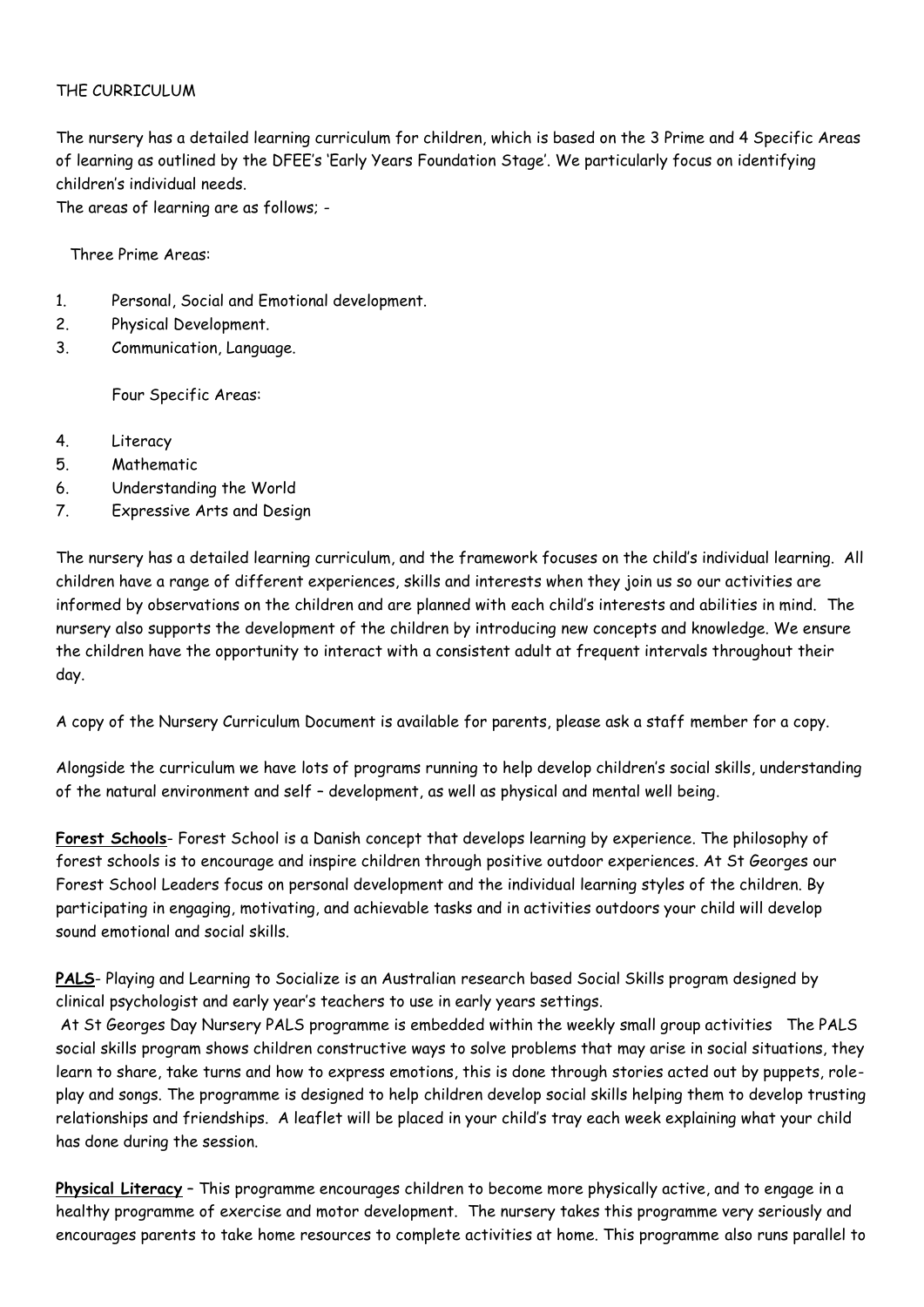the nurseries Healthy Eating Programme, where by we believe a healthy diet is essential to support healthy development in all areas.

**Letters and Sounds** – The letters and sounds programme helps to develop children's understand of how words and language is formed. It enables them to develop a solid base from which to develop their reading and writing skills. The programme looks at rhyming words, alliteration, individual letter sounds, blending, diagraphs, triagraphs.

**Sensory Sessions** – At St George's we are lucky enough to have a sensory room available to our children. It was designed by young local artist Esme Monk who attended the nursery as a child. The room has a calm underwater theme and gives children access to a range of textures and opportunities to develop their sensory skills. The sessions cover using light, sounds, textures, messy play, scents and much, much more.

All children have access to the Sensory Sessions and Physical Literacy programmes. The Letter and Sounds, PAL's and Forest School programme are aimed at children aged over 30 months.

#### **Seedlings**

The Seedlings unit opened in July 2006, it has been specifically designed to cater for children under 2 years old. Seedling's daily routine is flexible to meet the needs of each individual child, whilst providing a balanced and stimulating day allowing time for sleep and relaxation within the designated sleep area. We provide a selection of cots and toddler beds for all children with their own individual bedding.

The main play area consists of carpet and lino allowing the babies to explore the room around them, having access to small world toys, construction toys, natural holistic play equipment, books, puzzles and soft tumble toys. The lino area is used for messy and sensory activities where they can paint, stick and use play dough.

Seedlings have their own outdoor enclosed areas with direct access from the room allowing each individual child to follow his or her interests without interruption both indoors and outdoors throughout the day.

Seedlings follows the guidelines as outlined in the Early Years Foundation Stage and sets out clear learning opportunities for each child, starting with what they can already do and building on this to extend it further, for example by supporting or encouraging babies trying to stand or walk, by planning and offering toys and furniture for cruising.

#### **The Tree Room**

The Trees room is divided up into different defined areas including an imaginative role-play area, cosy corner, mathematical area, a creative station, carpet areas for large construction and small world play. All areas allow children to 'bump into books' giving an opportunity to extend and develop their learning and knowledge.

The staff and children follow a flexible daily routine in which, the children are provided with a caring, fun, relaxing and stimulating learning environment. We provide a well-planned and resourced learning environment to take learning forward and we provide opportunities for all children to succeed in an atmosphere of care and feeling valued.

We have organised the routine so there is time and resources to give the children age appropriate opportunities to make independent choices, we offer a free flow system throughout the day where children can choose to play inside or outside as well as which activities they would like to take part in. To support children's independence and individual learning we encourage children to choose which activities they would like to participate in throughout the day, this not only enables them to have more choice but also allows them to spend longer at activities if they so wish in order to complete something or feel satisfied.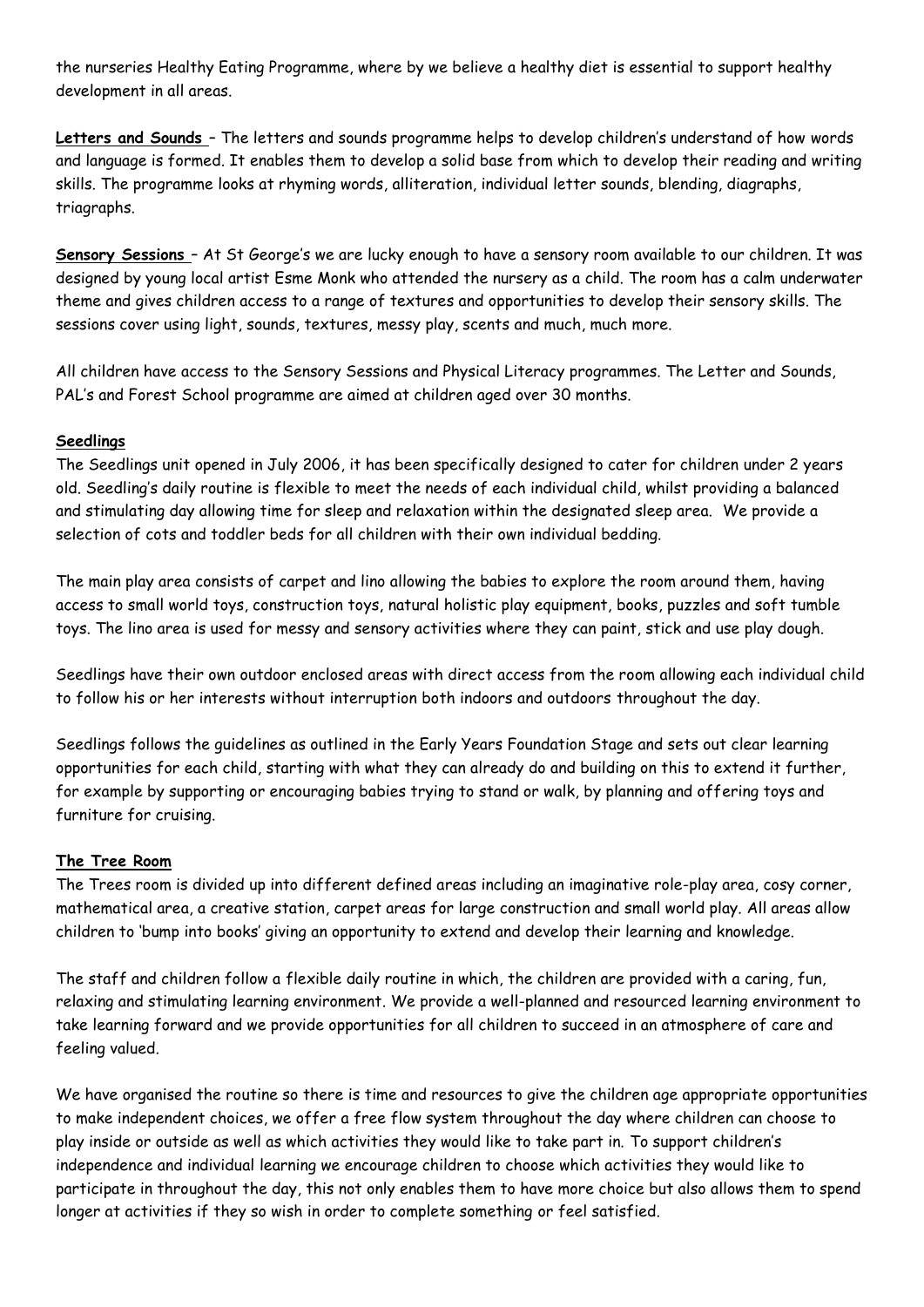Close links are formed with the parents to offer support with areas such as, toilet training, learning to share and learning about our environment. These are particularly important stages and parents are positively involved with these programmes.

#### EQUALITY OF OPPORTUNITIES

At St George's Day Nursery, we are committed to equal opportunities towards all children, staff and visitors. It is our intention that the children should be able to enjoy the full range of activities, play equipment and materials without discrimination against physical, educational or sensory disability, race, religion or ethnic origin.

A copy of the nurseries Equal opportunities policy is available on request as well as being on display on the parent's information board in your child's room.

#### SPECIAL EDUCATIONAL NEEDS

At some time in every child's life they may encounter some difficulty with either behaviour or learning. At this time additional support may be required to assist the child in their particular needs. We at St George's believe in treating children as individual and providing for their specific needs, by providing them with regular reviews, assessments and observations. A copy of the nurseries Special Educational needs policy is available from the nursery on request as well as being on display on the parent's information board.

#### BEHAVIOUR MANAGEMENT

Boundaries of acceptable behaviour need to be established for a clear reason and explained to the child. Behaviour will be managed by the giving of praise and encouragement to help succeed and want to behave in an acceptable way. When making judgments it is recognized that what constitutes 'acceptable' behaviour or 'good manners' may differ in other cultures.

A copy of the nurseries behaviour management policy is available on request as well as being on display on the parent's information board.

#### MEALS AND REST PERIODS

The nursery provides 3 meals a day, A mid-morning snack is served at 10am, a two-course lunch at 12.30pm and tea at 4pm. Even though we do not serve breakfast a table is available for those wanting to bring some in before 9am. All meals are sociable relaxed occasions and children's birthdays are celebrated with a cake made by the nursery and tea party which follows the nursery's healthy setting guidelines.

The nursery currently holds a 5-star rating from the environmental inspection department for its kitchen and procedures.

Parents are required to provide all formula milk until the child can have cow's milk which the nursery provides. A quiet area will be made for any breastfeeding mothers who choose to continue feeding their child.

#### NURSERY UNIFORM

The nursery has a uniform of a nursery t shirt and sweatshirt, although this is not compulsory it is highly recommended, parents can purchase a t-shirt and/or sweatshirt at cost price from the nursery. We do suggest that children wear comfortable and suitable clothing and we recommend that children do not wear their best clothes as paints and messy activities are accessible daily. Any removable clothing should be labelled clearly with the child's name e.g. hats coats gloves etc. and a coat provided daily as children regularly go out to play. We also request that children wear appropriate shoes to nursery such as Velcro trainers or shoes that they can put on themselves to help to promote their independence skills. Flip flops are not recommended as they can be hazardous when running.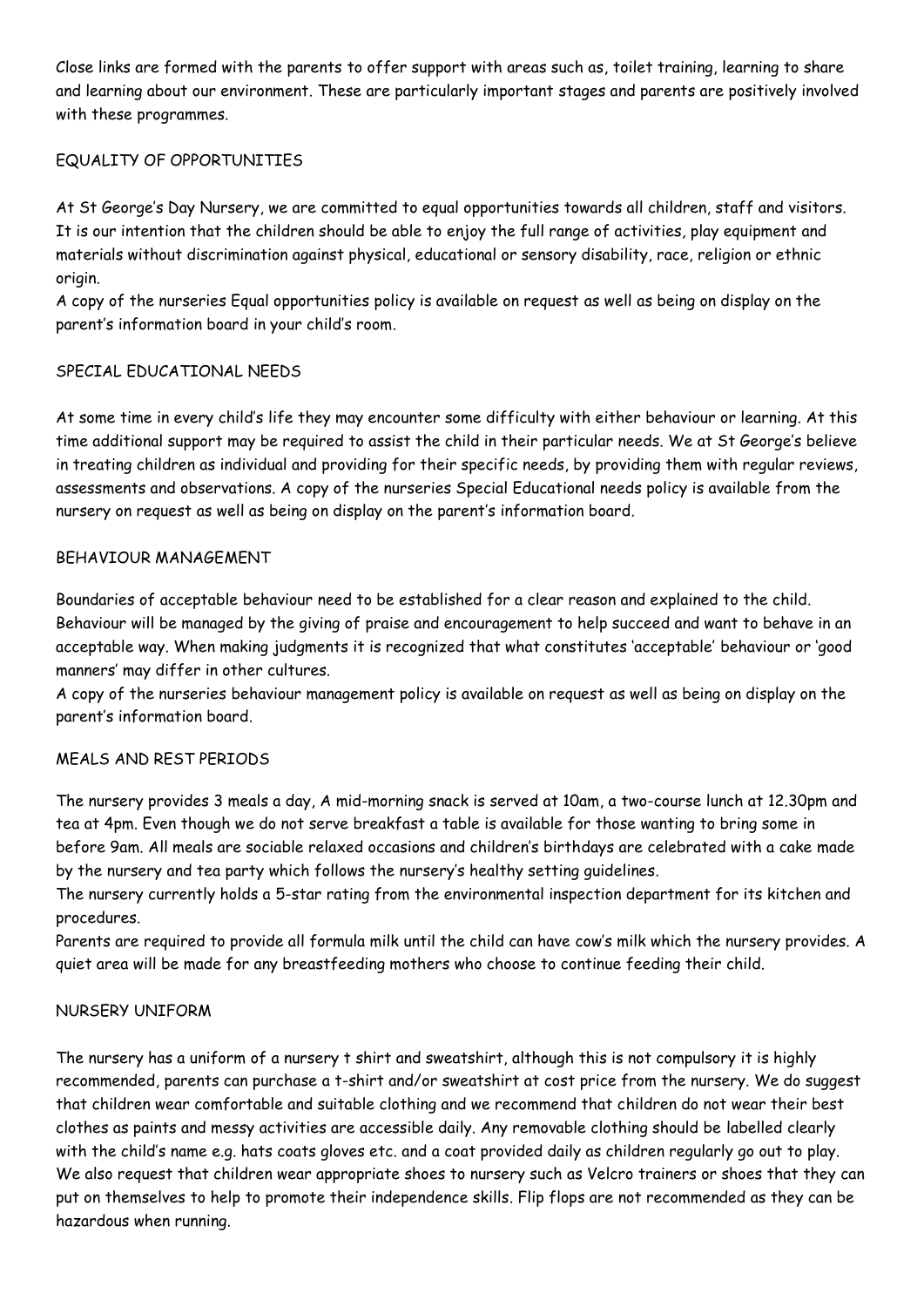#### WORKING IN PARTNERSHIP WITH PARENTS

St George's Day Nursery staff work closely with parents in partnership. To ensure this staff will discuss with parents their individual child's progress on a daily basis. We stress to staff that it is their friendly contact and communication with parents, which is essential to the happy atmosphere of the nursery.

Parents must feel they are able to visit the nursery throughout the day. The nursery staff will make them feel welcome at all times. We will endeavour to ensure that we can accommodate any particular wishes parents may have for their child. All records kept on the children are always available for parents to see.

The parents are able to discuss on a daily basis their child's progress, both verbally and through their daily contact books. Other means of parental access to information are available through regular newsletters, parents evenings twice a year, and various reports available for parents.

The nursery manager is always available to discuss matters relating to any individual child or indeed issues relating to nursery both on a formal and informal basis.

Parents can request a meeting with either their key worker or a more senior member of staff at any time that is convenient to both parties. The discussion that takes place will be treated completely confidentially and all parties will agree any further action if appropriate.

St George's believe that working in partnership with parents is paramount for the happiness and well-being of the child.

#### HEALTH AND SAFETY

Our policy is to provide and maintain safe and healthy working conditions, equipment and systems of work for all our employees and children in our care, and to provide such information, training and supervision as they need for this purpose. We also accept our responsibility for the health and safety of other people who may be affected by our activities.

A full Health and Safety policy and Risk Assessment is available to all parents on request.

#### **SECURITY**

The nursery entrance is operated by an entry phone system and parents are required to buzz and wait for a staff member to allow them access.

Children are required to be signed, in and out of the nursery, by recording times in the attendance book. If anyone else is to collect your child they must be listed on the collection consent form you will be asked to complete when your child joins the nursery. If we do not know the person collecting please provide us with a description and a photograph.

If we do not know the person who has turned up to collect your child we would not allow them to take your child and you will be contacted straight away.

#### TOILET TRAINING

Toilet training is an important element in becoming independent; we will happily work with you on a program to assist your child in becoming dry.

If your child is still in nappies you will be required to provide them along with wipes, or cotton wool and any cream used, on a regular basis, we will let you know when the supply is running low.

#### MEDICATION AND ILLNESS

We request that parents keep their children at home if they are feeling unwell. If your child has an infectious illness we have a duty to inform other parents within 24 hours or as soon as possible, parents will be required to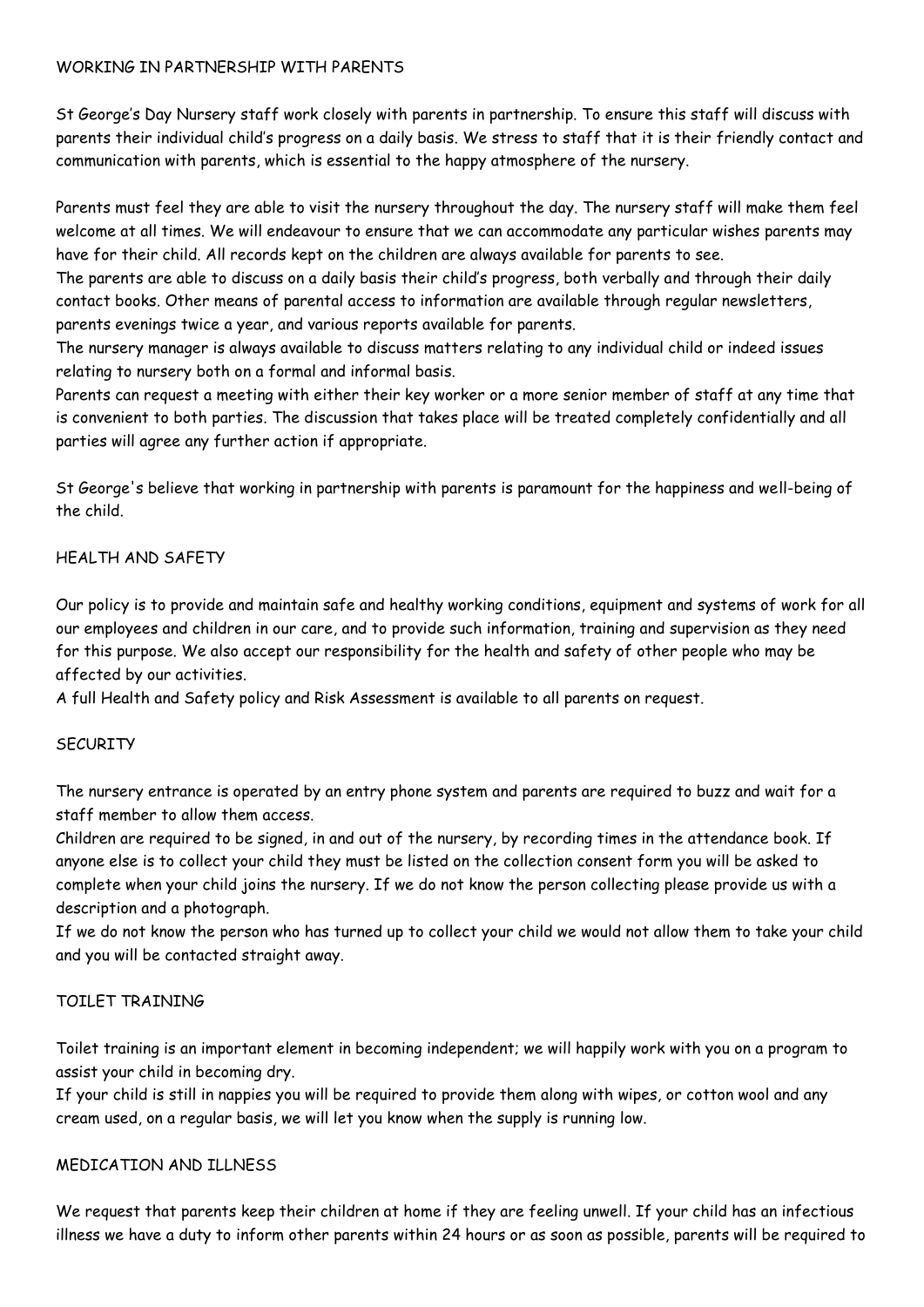keep their children at home for the period of time as outlines in the infectious illness guidelines. If a child has been prescribed antibiotics we recommend that they are excluded from nursery for 24 hours to allow time for the antibiotics to work.

Other medications that are prescribed by the doctor are able to be administrated by one of our first aiders; parents will be required to sign for this in the medicine book. Written instructions must be given for the use of regular medications such as inhalers for asthmatic children. A more detailed policy is available on request. Unfortunately, no fees will be refunded for days taken off due to illness.

#### NURSERY FEES

The fees for the nursery sessions are outlined in the fee's schedule at the back of the information pack. Nursery fees are payable monthly in advance and are due on the  $1<sup>st</sup>$  of the month.

One month's fees are payable on commencement, this covers the first month of attendance at the nursery. In the event of your child not commencing at the beginning of a month, then we will reduce the next month's fees by the number of days not attended in the first month.

A deposit is required upon starting the nursery; this is returned upon leaving provided the correct notice period is given. A deposit of £50 is required for a part time placement and £100 for a full time placement.

The nursery is open Monday to Friday all year except English bank holidays and the period of 5 working days between our Christmas party and new year (you are not charged for this period). Monthly fees are calculated by a 51 week year. There are no reductions for your personal holidays or sickness. The nursery closes for two inset days per year and you will be given prior notice as to the dates of these closures. There is no reduction in fees for inset days.

Bookings can only be confirmed on receipt of the nurseries booking form. The first months fees are payable on commencement. Subsequent months fees are payable in advance by the last day of the proceeding months.

#### NOTICE PERIOD

One Full month's notice of your requirements must be made in writing to the nursery. If you require changing your days and times then we will endeavour to do this as soon as availability allows, if required within the onemonth period there may be delays if the days or times are fully booked. In circumstances where changes of days and or times lead to a lower monthly fee then the higher amount will be paid for the 1 month notice period. Plans for your child leaving the nursery should always be discussed as far as possible in advance and a minimum of one months' notice in writing is required, otherwise two months fees must be paid in lieu of notice.

#### FURTHER INFORMATION

For further information and to visit the nursery please ring one of the nursery team on 0208 831 9980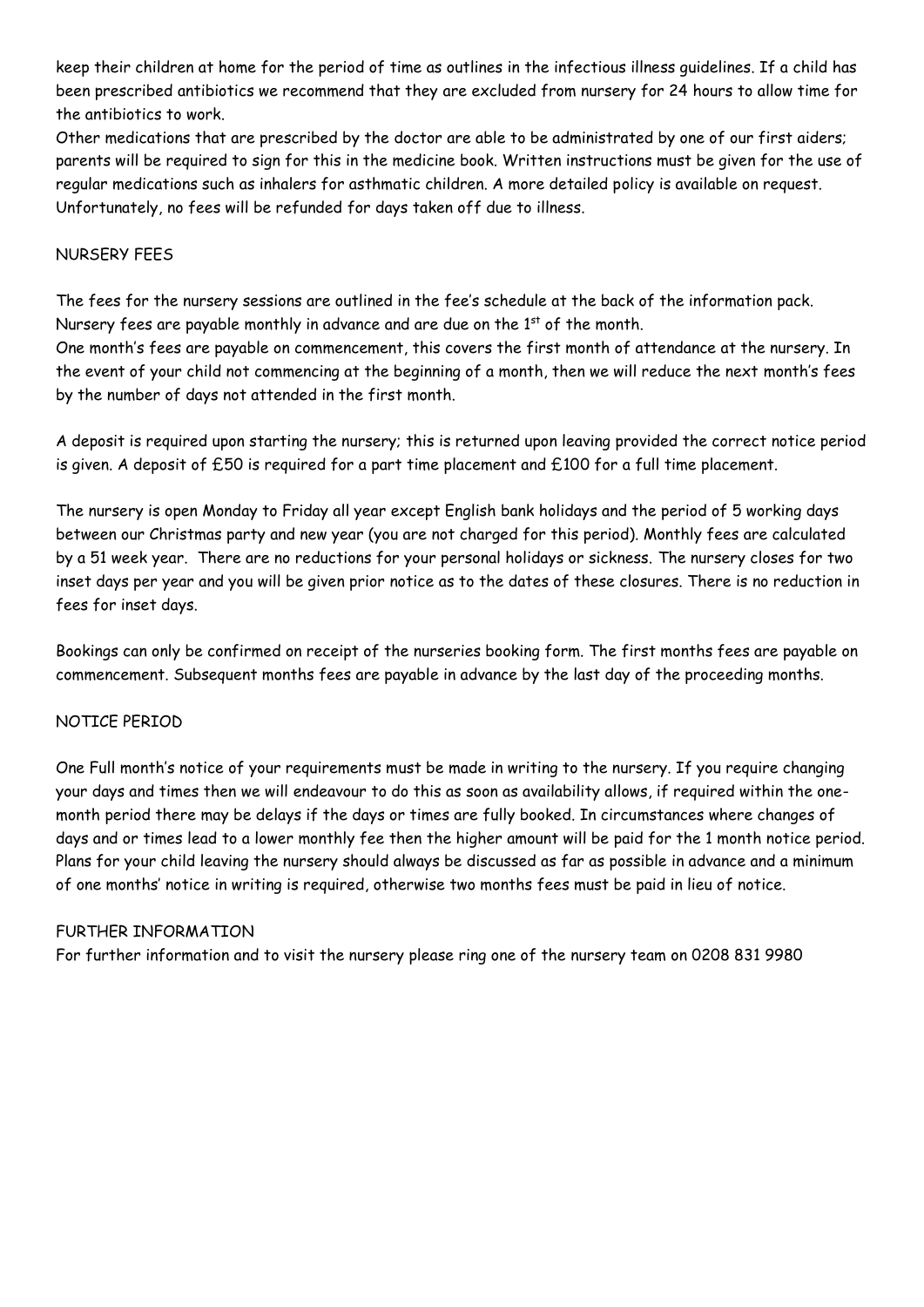|                        | St George's Day Nursery                                                                                                                                                                                                                                                                                                                                                 |                 |
|------------------------|-------------------------------------------------------------------------------------------------------------------------------------------------------------------------------------------------------------------------------------------------------------------------------------------------------------------------------------------------------------------------|-----------------|
|                        | St George's Church Hall<br>Castle Way<br><b>Hanworth Park</b><br>Middlesex<br><b>TW13 7QF</b><br>0208 831 9980<br>www.stgeorgesnursery.co.uk                                                                                                                                                                                                                            |                 |
|                        | <b>BOOKING FORM</b>                                                                                                                                                                                                                                                                                                                                                     |                 |
| Childs Name            |                                                                                                                                                                                                                                                                                                                                                                         |                 |
| Age                    | $\begin{picture}(180,10) \put(0,0){\dashbox{0.5}(10,0){ }} \put(10,0){\dashbox{0.5}(10,0){ }} \put(10,0){\dashbox{0.5}(10,0){ }} \put(10,0){\dashbox{0.5}(10,0){ }} \put(10,0){\dashbox{0.5}(10,0){ }} \put(10,0){\dashbox{0.5}(10,0){ }} \put(10,0){\dashbox{0.5}(10,0){ }} \put(10,0){\dashbox{0.5}(10,0){ }} \put(10,0){\dashbox{0.5}(10,0){ }} \put(10,0){\dashbox$ |                 |
|                        |                                                                                                                                                                                                                                                                                                                                                                         |                 |
|                        |                                                                                                                                                                                                                                                                                                                                                                         |                 |
|                        |                                                                                                                                                                                                                                                                                                                                                                         | Daytime No 2000 |
|                        |                                                                                                                                                                                                                                                                                                                                                                         |                 |
|                        |                                                                                                                                                                                                                                                                                                                                                                         |                 |
| Days required per week |                                                                                                                                                                                                                                                                                                                                                                         |                 |

| Days<br>Required<br>(please circle) | <b>MONDAY</b> | <b>TUESDAY</b> | WEDNESDAY | <b>THURSDAY</b> | <b>FRIDAY</b> |
|-------------------------------------|---------------|----------------|-----------|-----------------|---------------|
| Hours required<br>$(8-6/8-$         |               |                |           |                 |               |
| $12:30/8-$                          |               |                |           |                 |               |
| $1:30/12:30-$<br>$6/1:30-6$         |               |                |           |                 |               |

Commencement date……………………………………………………………………….………………………………………..

Please enrol my child at St George's Day Nursery (Hanworth Park) Ltd to commence on the above date.

I understand that one months' notice must be given to the nursery in the event of my child needing to reduce days/hours at the nursery or when withdrawing from the nursery. In the event of one months' notice not being given I undertake to pay the months' notice prior to my child leaving nursery (days of for sickness or Holidays and bank holidays are still payable to the nursery during the time my child is at the nursery and are payable during the one month notice period)

I understand that the nursery operates an open access to information policy and I am welcome during opening hours to view the policies and procedures under which it runs. I am also aware that parents evenings are held